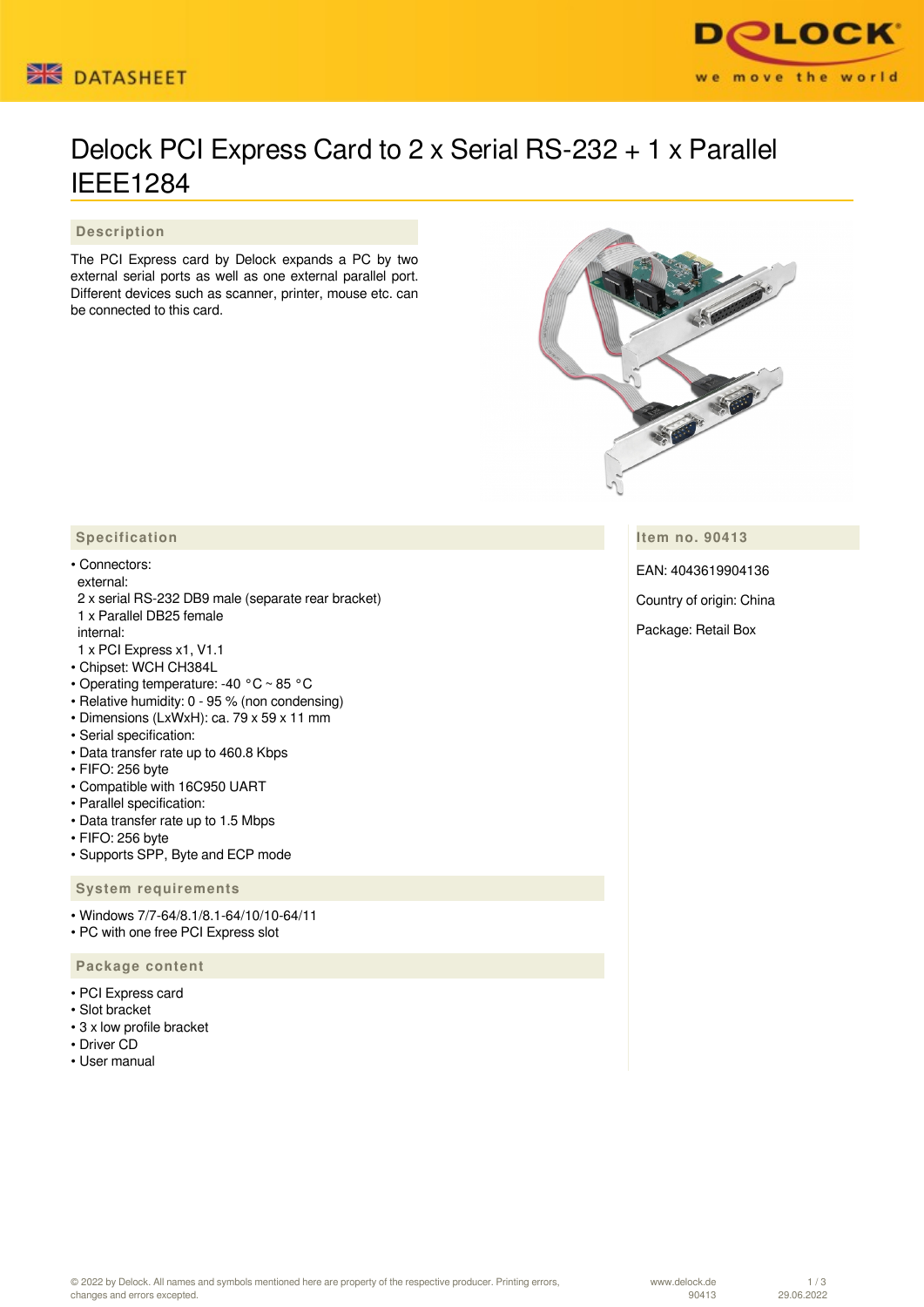



## **Images**